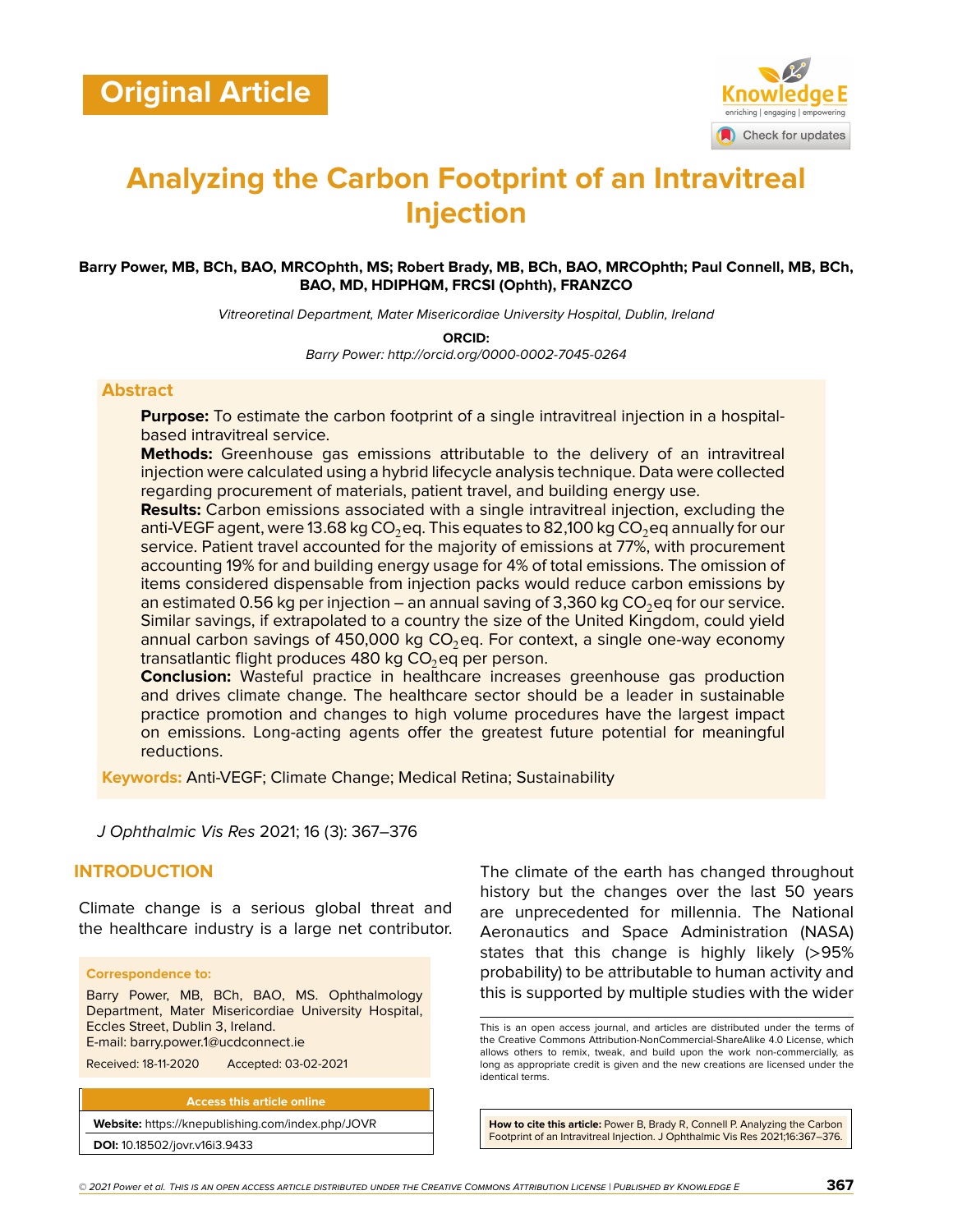scientific community in agreement.  $[1-4]$  $[1-4]$  $[1-4]$  $[1-4]$  $[1-4]$  This change is rapid with the current rate of warming 10 times faster than similar historical periods.<sup>[[5](#page-8-2)]</sup> Climate change will disproportionately affect developing countries<sup>[\[6\]](#page-8-3)</sup>

Greenhouse gases (GHGs) are those considered to be causative of global warming and carbon footprinting is the commonly accepted scientific methodology for quantifying the volume of GHGs a product or activity produces. Carbon footprints typically break a process down into components, which are felt to contribute significantly to GHG production. The footprint puts particular emphasis on the emissions that are felt to drive climate change. Four gases (carbon dioxide, methane, nitrous oxide, and Sulphur hexafluoride) and two groups of gases (hydrofluorocarbons and perfluorocarbons) are described in the Kyoto protocol as contributing to global warming. Carbon dioxide (CO $_2$ ) is used as the reference gas with the total emissions expressed in units called carbon dioxide equivalents  $(CO_2$ eq).<sup>[[7\]](#page-8-4)</sup>

In the United Kingdom (UK) and the United States of America (USA), healthcare is responsible for 4% and 10% annual emissions respectively.<sup>[[8](#page-8-5), [9](#page-8-6)]</sup> Amongst the public sector in the UK, healthcare is estimated to account for 25% of total emissions.<sup>[\[10](#page-8-7)]</sup> Limited studies to date have described the carbon footprint of various healthcare processes.<sup>[\[11](#page-8-8)–[13\]](#page-8-9)</sup> In the ophthalmic literature, the carbon footprint of the cataract surgery pathway in a unit in the UK has been estimated to be 181 kg  $CO<sub>2</sub>$ eq.<sup>[[14](#page-8-10)]</sup>

The UK National Health Service (NHS) aims to be a leader among global healthcare providers in facing up to its responsibilities concerning carbon emissions. The NHS carbon reduction strategy sets an ambition for the healthcare sector to drive the change toward a low carbon society.<sup>[\[15](#page-8-11)]</sup> Taking 2007 levels as the baseline, the strategic goals are a 34% reduction in carbon production by 2020 and an 80% reduction by 2050.

Efforts to reduce healthcare-related carbon emissions are most effective when focused macroscopically on processes. High volume procedures, such as intravitreal injections, offer scope for meaningful net emission reductions with procedural changes.

With an ageing population, the number of intravitreal injections performed continues to grow

and an estimated 5.9 million intravitreal injections were performed in the USA in 2016.<sup>[[16\]](#page-8-12)</sup> In the UK, injection procedures increased by 215% between January 2010 and May 2014.[\[17\]](#page-8-13)

Our aims for this paper are to:

- 1. estimate the overall carbon emission per injection;
- 2. understand where in the process the carbon is emitted;
- 3. identified hotspots within this process can then be targeted to achieve the most effective reductions.

Our target audience is those working in the healthcare sector including managers and clinicians.

## **METHODS**

There are two main methods of carbon footprinting – lifecycle analysis (LCA) and input–output-based analysis. A hybrid LCA utilizes both methods in an attempt to address the inherent limitations of the two systems. We discuss our rationale for using this technique at the end of the section. The study was performed in the Mater Misericordiae University Hospital Dublin from June to August in 2018. This study adhered to the guidelines of the Declaration of Helsinki. All methods of carbon emission estimation must have a scope or boundary. For this study, we calculated emissions from three main components of the intravitreal injection process: (1) procurement of the materials utilized; (2) patient travel to and from the hospital; and (3) building energy use.

Greenhouse gas (GHG) emissions were converted to kilograms carbon dioxide equivalent (kg  $CO<sub>2</sub>$ eq) which is the accepted common unit for measuring GHG production. This measure is the amount of carbon dioxide that would have the same global warming potential as the GHGs produced by the process measured.

## **Procurement**

Procurement emissions are defined as the emissions associated with all of the elements of production, distribution, consumption, and disposal of an item.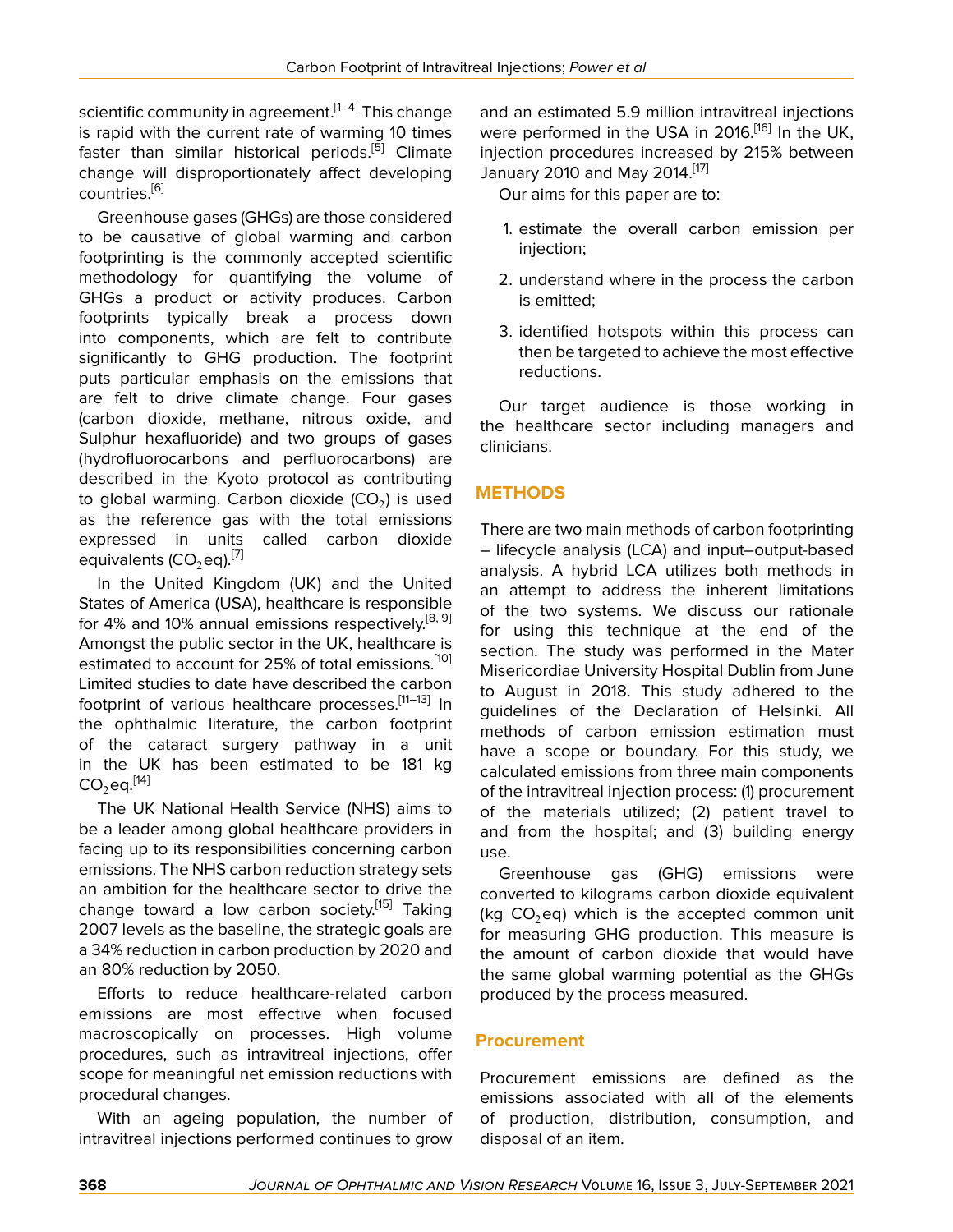## *Production, Distribution, and Consumption of Materials*

Carbon emissions associated with production, distribution, and consumption were calculated using an input–output model. The input–output method is used when a lifecycle-based assessment is impractical due to difficulty in assigning boundaries to complex processes with many direct and indirect components. This form of carbon estimation uses the monetary cost of a product or process to estimate carbon emissions. Different conversion factors exist for different industries; a conversion factor specific to the medical industry was used for the injection pack and a pharmaceutical conversion factor for comparison of the different agents. These carbon emission conversion factors were obtained from the 2011 UK Department of Environment and Rural Affairs (DEFRA) emission modelling documents, using the 2018 price estimates.<sup>[\[19](#page-8-14)]</sup> The cost of the injection pack utilized was €10 (£9.10). The local costs of Bevacizumab, Ranibizumab, and Aflibercept were €44, €820, and €1100, respectively – each purchased in prefilled syringes. These syringes are single dose units and come separately from the injection packs.

## *Waste Disposal*

The carbon emissions associated with waste disposal were calculated using a lifecyclebased analysis. This type of analysis collects all of the materials utilized in a process and estimates emissions attributable to each item. The calculations were performed using the 2018 UK government GHG conversion publication.<sup>[[20\]](#page-8-15)</sup> The calculation is weight-based. Each separate product used for delivering an intravitreal injection was weighed and its composition classified according to the document. Conversion factors were used to convert this data into kg  $CO<sub>2</sub>$ eq. The conversion factors consider the composition of the product disposed of and the method of disposal (clinical incineration or landfill). The conversion factor for incineration of clinical/hazardous waste (which is undertaken at higher heat and without energy extraction) was taken to be 1,833 in accordance with previous studies.<sup>[\[14](#page-8-10)]</sup> Each healthcare provider performing injections in the service was surveyed (*n* = 6) and asked to document which waste disposal bin each item was placed in after use. The

method of disposal was taken to be the majority result. The contents of the pack are summarized in Table 3 in the Results section.

# **Travel**

Emission production attributable to patient travel to and from the hospital was calculated based on the distance travelled (hospital to home address) and the mode of transport. Patients were consented for participation. Google maps distance was used to calculate the distance travelled by the patient [\(www.googlemaps.ie\)](www.googlemaps.ie). One hundred sequential patients were surveyed to document mode of travel and journeys were taken to be round-trips. The 2018 UK government GHG conversion publication was used to convert this data into kg  $CO<sub>2</sub>$ eq per km travelled.[\[20\]](#page-8-15)

## **Energy Usage**

Data pertaining to energy usage in the study hospital was not available so Moorfield's Eye Hospital was used as a representative substitute. The building energy use was estimated in a similar manner to previous studies.<sup>[\[14](#page-8-10)]</sup> Energy use per  $m<sup>2</sup>$  of floor space was estimated using the UK 2017 National Estates Return Information Collection database.<sup>[\[21](#page-8-16)]</sup> This data was then converted to kg  $CO<sub>2</sub>$  eq per kW using the carbon conversion factor. The 100 $m^2$  floor space utilized by the intravitreal injection service was defined as the check-in/waiting room and a two-bed laminar airflow injection suite. Energy usage was taken to be that of standard clinical floor space. The waiting room is used for a variety of different purposes, so its contribution was adjusted accordingly. Energy use per injection was calculated by estimating the proportional energy use of the floor space when utilized by the injection service and dividing it by the total number of injections performed per annum (6,000). The injection suite is not used for other purposes. This data is summarized in Table 1.

Clinicians perform intravitreal injections with a surgical scrub to the elbow before an injection list. One facemask is used for a list. Attire is typically office attire with one plastic apron per list. Hands are sterilized between cases with a betadine scrub or alcohol hand gel. All clinicians use separate sterile gloves and an individual intraocular injection pack for each patient. The contents of the injection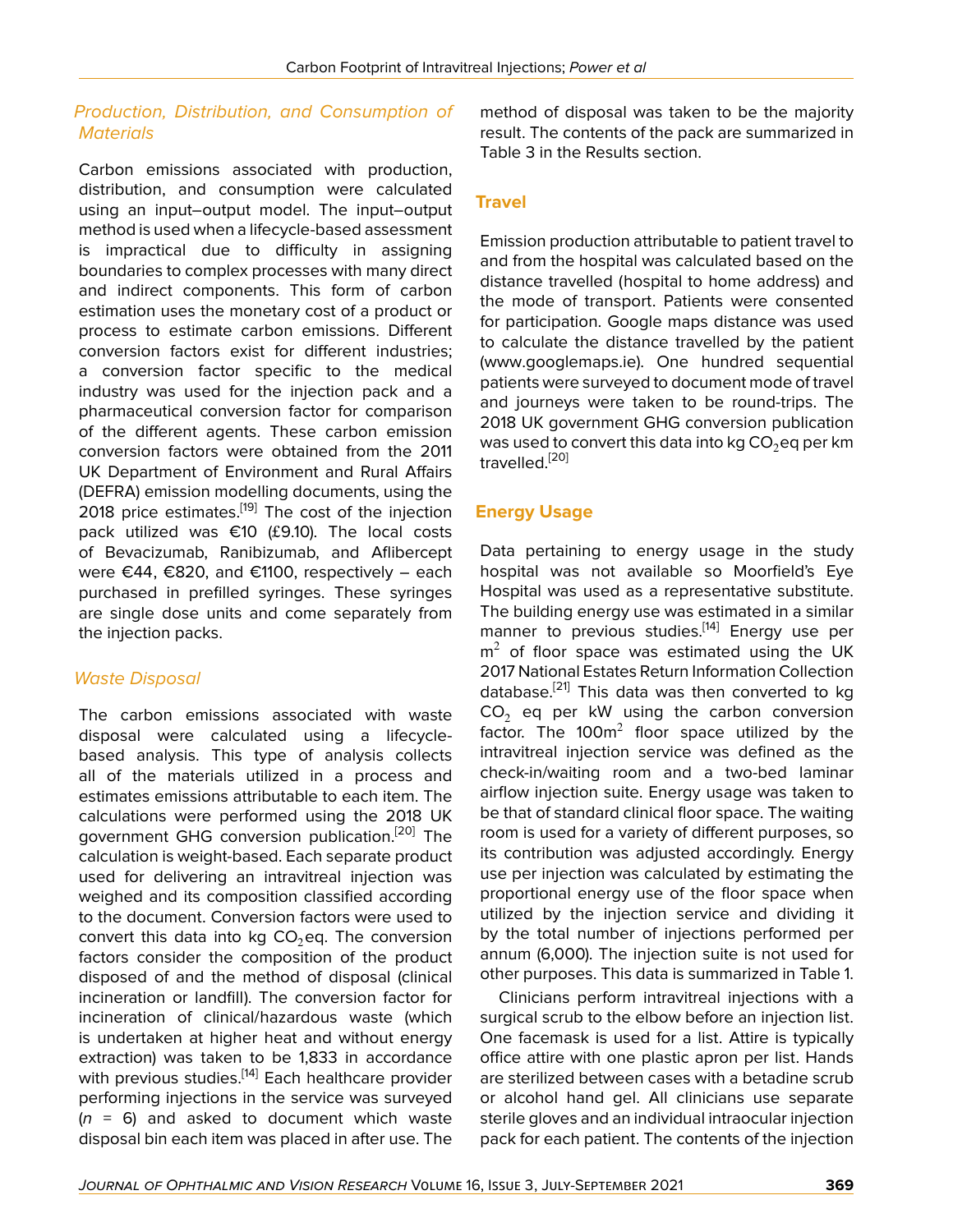|  | <b>Table 1. Emissions factors</b> |  |
|--|-----------------------------------|--|
|--|-----------------------------------|--|

| <b>Procurement</b>    | Emission Factor (kg CO <sub>2</sub> eq per £)   |  |  |  |
|-----------------------|-------------------------------------------------|--|--|--|
| <b>Pharmaceutical</b> | 0.43                                            |  |  |  |
| <b>Medical</b>        | 0.28                                            |  |  |  |
| <b>Waste Disposal</b> | Emission Factor Range (kg $CO2$ eq per ton)     |  |  |  |
| Landfill              | 9-445                                           |  |  |  |
| <b>Incineration</b>   | 1833                                            |  |  |  |
| <b>Travel Method</b>  | Emission Factor (kg CO <sub>2</sub> eq per Km)  |  |  |  |
| Car                   | 0.178                                           |  |  |  |
| <b>Bus</b>            | 0.101                                           |  |  |  |
| <b>Train</b>          | 0.044                                           |  |  |  |
| <b>Walk/Cycle</b>     | 0                                               |  |  |  |
| <b>Energy Use</b>     | Emission Factor (kg CO <sub>2</sub> eq per KWh) |  |  |  |
| <b>Electricity</b>    | 0.59                                            |  |  |  |
|                       |                                                 |  |  |  |

Kg CO2eq, kilograms of carbon dioxide equivalents; Km, kilometer; KWh, kilowatt hour

| <b>Table 2. Patient travel emissions</b> |        |            |              |            |  |  |  |
|------------------------------------------|--------|------------|--------------|------------|--|--|--|
|                                          | Car    | <b>Bus</b> | <b>Train</b> | Walk/cycle |  |  |  |
| <b>Conversion Factor</b>                 | 0.1778 | 0.11       | 0.044        |            |  |  |  |
| <b>Average Distance (km)</b>             | 33     | 51         | 42           | NА         |  |  |  |
| <b>Patients</b>                          | 64     | 29         | 3            |            |  |  |  |

Km, kilometers

pack and their associated data are summarized in the Results section in Table 3. Only items used for each separate injection were considered for analysis (facemask and apron used for the whole list, therefore not included).

#### *Inclusions*

Travel of patients to and from the hospital was included in the study. This maintains consistency with previous studies.<sup>[\[11](#page-8-8)-[14\]](#page-8-10)</sup> Although it does not follow the PAS 2050 guidelines, we believe that inclusion transport in this hybrid LCA is appropriate. Patient travel is essential to the procedure and represents a large component of the carbon production. Due to the frequent and recurrent nature of intravitreal injections, travel is an important source of emissions.

#### *Exclusions*

Excluded components include but are not limited to: items deemed negligible to overall emissions

score (e.g., ink, medical record documents), procurement of items used over the medium to long-term (computers, injection beds, diagnostic tools, e.g., OCT, etc.), human inputs into the system, building/construction costs, food and drink, staff training, and research.

## *Methodology Discussion*

We utilized a hybrid LCA for the calculation of this carbon footprint. The main advantage of this methodology is that it provides a more comprehensive analysis than other techniques.<sup>[[22,](#page-8-17) [23](#page-8-18)]</sup> It helps to reduce the impact of truncation error, which can be caused by the boundary placement required in PAS 2050 adhering LCAs. The disadvantage with this methodology is it can be less reproducible – particularly when the methodology is poorly defined. This can be problematic in formal industry assessments as it can make a direct comparison between processes more difficult. This study aimed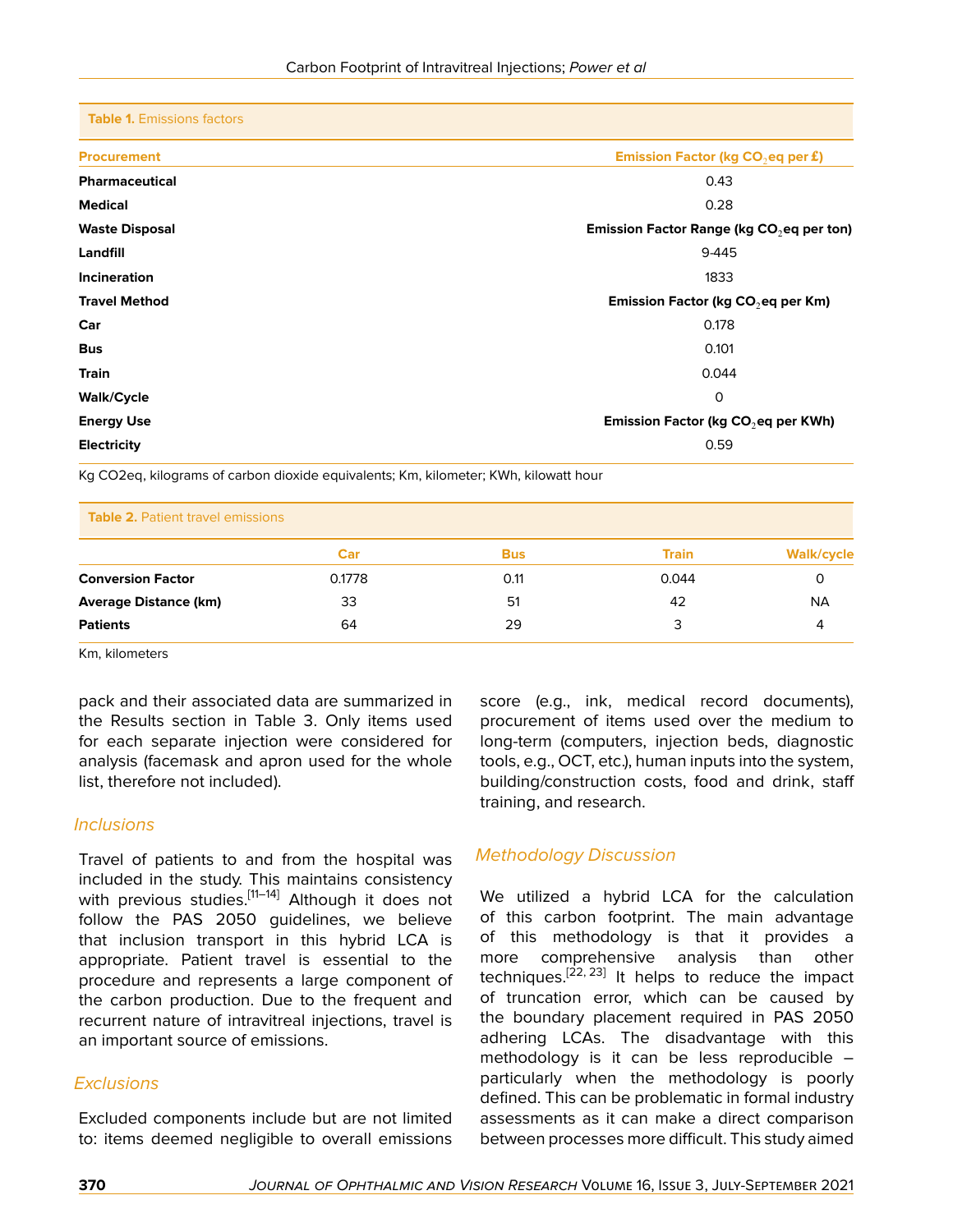| <b>Item</b>                    | Weight (g) | <b>Classification</b> | Landfill | <b>Incineration</b> | <b>Conversion Fx</b> | kg CO <sub>2</sub> eq |
|--------------------------------|------------|-----------------------|----------|---------------------|----------------------|-----------------------|
| <b>NaCl</b>                    | 14.68      | Plastic rigid         | 6        | 0                   | 9                    | 0.0001                |
| <b>Paper Towel</b>             | 20.84      | Cloth                 | 6        | 0                   | 445                  | 0.009                 |
| <b>Sterile Gloves</b>          | 31.58      | Plastic film          | 6        | 0                   | 9                    | 0.00003               |
| Drape                          | 19.79      | Plastic film          | 0        | 0                   | 9                    | 0.0002                |
| <b>Scleral Marker</b>          | 1.76       | Plastic rigid         | 2        | 4                   | 1833                 | 0.00004               |
| Speculum                       | 2.8        | Metal                 | 1        | 5                   | 1833                 | 0.00006               |
| Wooden Cotton Buds x 5         | 4.08       | Wood                  | 2        | 4                   | 1833                 | 0.00009               |
| 2 ml syringe                   | 2.72       | <b>Plastic rigid</b>  | 6        | 0                   | $\boldsymbol{o}$     | 0.00002               |
| Syringe                        | 3.71       | Plastic rigid         | 0        | 6                   | 1833                 | 0.00008               |
| Bevacizumab Needle             | 0.59       | Metal                 | 0        | 6                   | 1833                 | 0.00001               |
| Gauze Square x 4               | 7.77       | Cloth                 | 6        | 0                   | 445                  | 0.004                 |
| <b>Plastic Forceps</b>         | 9.64       | <b>Plastic rigid</b>  | 2        | 4                   | 1833                 | 0.0002                |
| lodine minim                   | 1.5        | Plastic rigid         | 6        | 0                   | 9                    | 0.00001               |
| Plastic container 30 ml        | 3.31       | Plastic rigid         | 6        | 0                   | 9                    | 0.00003               |
| Plastic container 30 ml        | 3.31       | Plastic rigid         | 6        | 0                   | 9                    | 0.00003               |
| G Proxymetacaine               | 1.59       | Plastic rigid         | 6        | 0                   | 9                    | 0.00001               |
| G Chloromycetin                | 1.59       | Plastic rigid         | 6        | 0                   | 9                    | 0.00001               |
| <b>Plastic Container Outer</b> | 27.85      | <b>Plastic rigid</b>  | 6        | 0                   | 9                    | 0.00003               |
| Outer Wrapping                 | 37.5       | Plastic film          | 6        | 0                   | 9                    | 0.0003                |
|                                |            |                       |          |                     |                      |                       |

#### **Table 3.** Intravitreal injection pack contents and waste disposal emission data

Fx, conversion Factor; Gs, weight in grams conversion; Kg CO2eq, kilograms of carbon dioxide equivalents

to make an all-encompassing, accurate estimate of the component and total carbon production; for this, we felt the hybrid methodology was the most robust.

Regarding the use of input–output models to calculate carbon emissions, values are determined by the cost of materials. Naturally, high cost materials will have large carbon estimates. These values can seemingly overestimate emissions. However, pharmaceutical agents, for example, require extensive research and development before coming to market. Marketing of these agents, drug representative activities, and education of clinicians and patients are key components of the industry. All of these activities create emissions. Thus, just as the monetary cost of these critical components of drug development are embedded in the cost of the product, it can be argued that the downstream carbon emissions are also embedded within the cost of the product. We produced estimates excluding and including the pharmaceutical agents due to their very large contribution to emission volumes. We did

not consider potential/debatable differences in duration of action between agents to be a significant factor in emissions production.

#### **RESULTS**

One intravitreal injection, excluding the anti-VEGF agent, was calculated to produce 13.68 kg  $CO<sub>2</sub>$  eq. The breakdown for the different contributions from the three main sources is outlined in Figure 1.

The single largest contributor to the carbon footprint was patient travel at 10.49 kg  $CO<sub>2</sub>$ eq (77%) per injection. The majority of patients travelled to and from their appointments by car. Our service is situated in a tertiary referral center and our catchment area is the northern half of the province of Leinster. The average one-way distance travelled was 38 km. Table 2 outlines the travel emission conversion factors and the breakdown of the common modes of transport to the hospital.

Medical procurement (the injection pack) accounted for 2.54 kg  $CO<sub>2</sub>$  eq (19%). Despite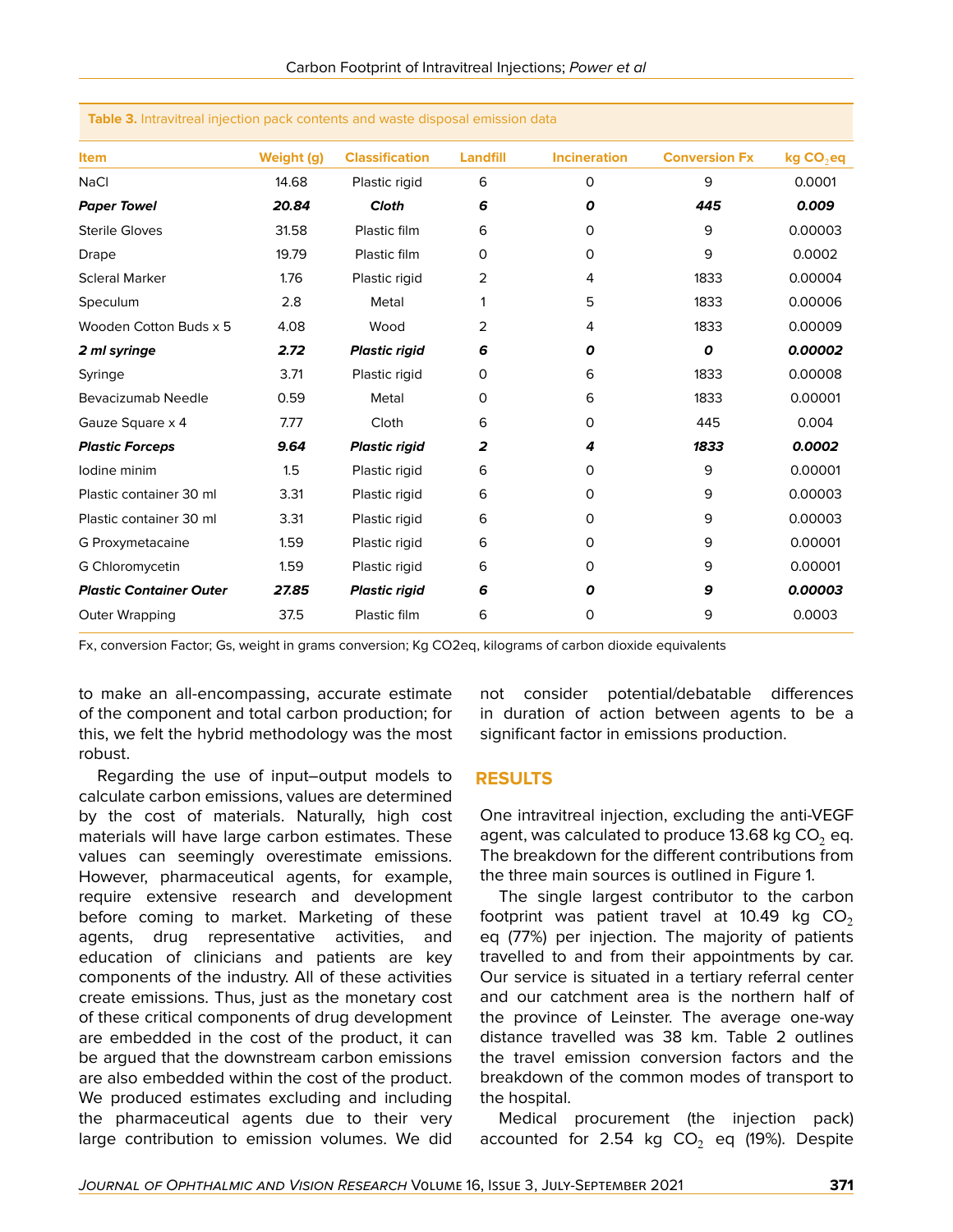

**Figure 1.** Proportional carbon emissions. Kg CO2eq, kilograms of carbon dioxide equivalents



**Figure 2.** Estimated carbon emissions associated with the injection pack, Avastin, Lucentis, and Eylea. Kg CO2eq, kilograms of carbon dioxide equivalents

a large amount of physical waste generated per intravitreal injection, the carbon emissions produced through waste disposal were negligible – just 0.05 kg  $CO<sub>2</sub>$  eq per injection or 0.04% of the total emissions.

The contents of the injection packs, the method of waste disposal and the emissions data are summarized in Table 3. Materials deemed to be surplus to requirements (by >75% of clinicians) are highlighted in *bold italics*.

When the different anti-VEGF agents are included, emission estimates vary widely. Using input–output analysis, bevacizumab, ranibizumab, and aflibercept procurement produce an estimated 20, 320, and 423 kg  $CO<sub>2</sub>$  eq, respectively, per

injection. Figure 2 compares the emissions estimates of the anti-VEGF agents to those of the pack.

## *Opportunities for Carbon Reductions*

No immediate or realistic opportunity for carbon savings related to building energy use was identified. If the service facilities/logistics allow, patients can receive injections on the same day as clinic appointments, reducing overall hospital attendances and lowering emissions. The use of bilateral same-day injections is another potential mitigation strategy. Bilateral same-day injections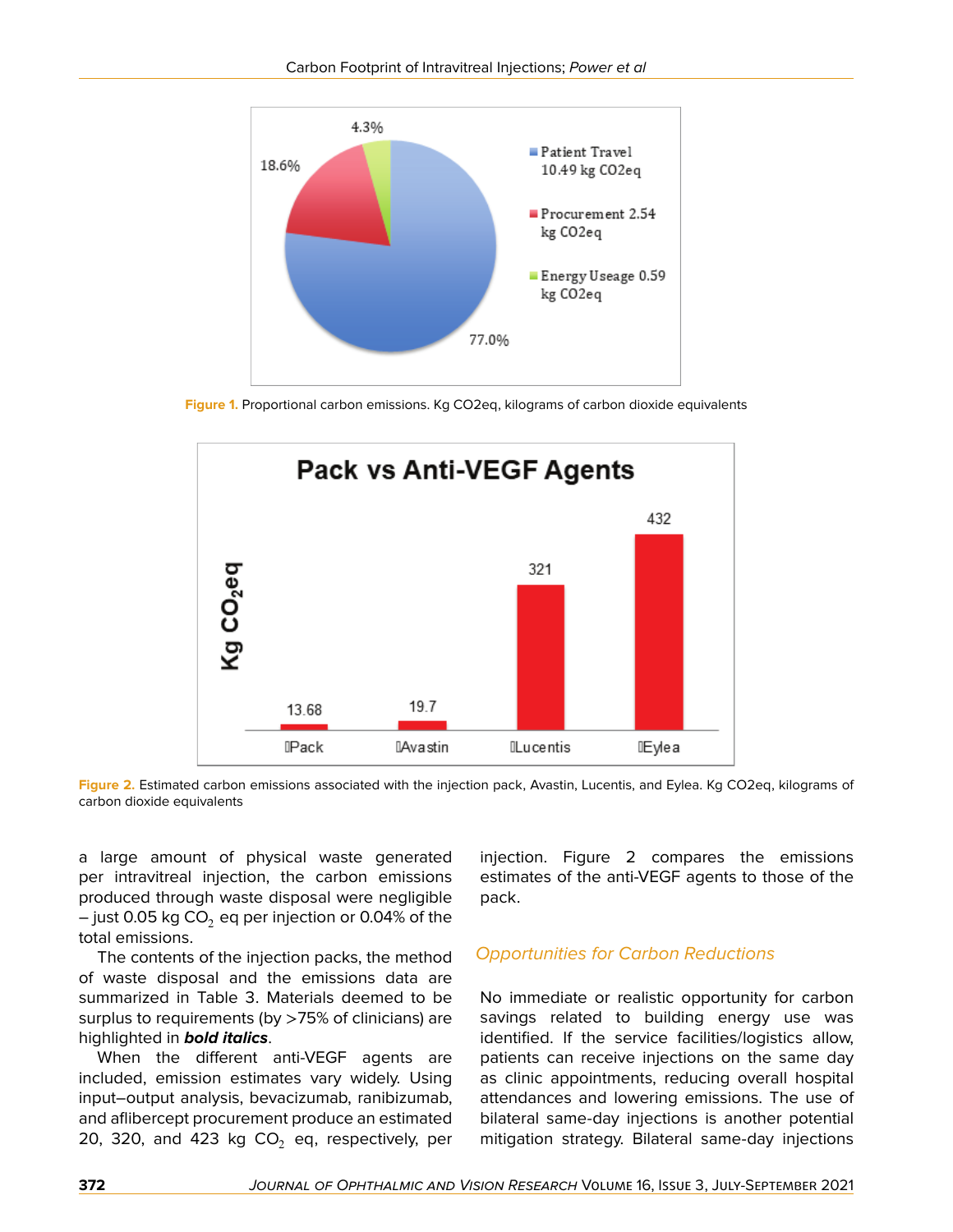are safe, however, patient safety and medico-legal concerns persist.<sup>[[24](#page-8-19), [25](#page-8-20)]</sup>

We identified the procurement of the injection pack as an additional opportunity to reduce emissions. A survey of the clinicians performing the injections identified several items that were deemed to be safely dispensable from the intravitreal packs – these were: plastic tongs for betadine application, a 2 ml syringe, the hard outer plastic container, and the paper hand towel. Betadine is generally applied to the patient's skin using a cotton gauze held by hand, the 2 ml syringe was not used and the hand towel was not necessary because alcohol was used rather than hand washing to sterilize the hands between patients. Removal of these items from our packs achieved a price reduction of €2.05 per pack, negotiated with our supplier. Using the input–output model for production, distribution, and consumption and the lifecycle-based analysis for disposal, this equates to 0.56 kg  $CO<sub>2</sub>$  eq per injection (4%) or an overall reduction of 3,360 kg  $CO<sub>2</sub>$  eq per annum for our hospital-based intravitreal service (based on our annual provision of 6,000 injections).

## **DISCUSSION**

Discussion around the importance of sustainability in ophthalmology has increased over the past decade.[\[26](#page-8-21), [27](#page-8-22)] To our knowledge, this is the first study to estimate the carbon emissions attributable to intravitreal injections. This intervention has rapidly become the most common invasive procedure performed in ophthalmology.<sup>[[28\]](#page-8-23)</sup> An intravitreal injection is a typical medical procedure. We hope that our breakdown of the sources of emissions, from the different components of the procedure, will help to identify the most suitable targets for carbon reduction strategies.

Current estimations of international rates of intravitreal injections differ. Data from the USA estimates the 2013 rate at 130 injections per 100,000 population.<sup>[[16\]](#page-8-12)</sup> The USA estimates project a 10–20% per annum increase in numbers of injections performed. If we use an estimate of 15% and adjust the UK 2015 estimate of 714 per 100,000, the estimated rate for 2018 is 1,248 per 100,000. For the current UK population (66 million), this amounts to 824,000 injections. Though pack contents will differ across units, similar changes to

contents of injection packs used in the UK could yield a substantial reduction (approximately 460 ton  $CO<sub>2</sub>$  eq). To put the figures into context, a oneway, economy class transatlantic flight from London to New York City produces an estimated 480 kg  $CO<sub>2</sub>$ eq per person.<sup>[[29\]](#page-8-24)</sup>

In addition to the reductions possible in carbon emissions, the judicious omission of unnecessary single-use plastics from routine procedure packs has other environmental benefits. The European Union (EU) has recently followed some countries in banning the use of several forms of single-use plastics.[[30\]](#page-9-0) Plastic does not biodegrade and there are an estimated 269,000 tons of plastic floating in the ocean.<sup>[[31\]](#page-9-1)</sup> Three of the four dispensable items in our packs are hard plastic. Dialogue with manufacturing companies may be able to further reduce the plastic contents of the packs through omission of unnecessary items. The annual weight of the dispensable plastic in the packs used by our service is over 240 kg.

In 2013, Morris et al estimated the carbon emissions attributable to the Cardiff cataract pathway to be 181 kg  $CO<sub>2</sub>$  eq, with an annual production of 63 mega ton kg CO<sub>2</sub> eq in England.<sup>[\[14](#page-8-10)]</sup> The proportional breakdown of the components of the cataract pathway differs slightly from that of an intravitreal injection. Procurement was the largest proportional contributor in the cataract pathway at 53.8%. Procurement would also be the highest proportional contributor in the intravitreal injection footprint should the anti-VEGF agents use be included. Proportional energy use was understandably greater for the cataract surgery pathway (36.1% vs 4%), as was the contribution of waste disposal (1.6% vs 0.05%). Proportional travel estimates were less in the cataract surgery pathway (10.1% vs 76.6%) but gross travel emissions were greater (18.3 vs 10.49 kg  $CO<sub>2</sub>$  eq). The cataract pathway included two separate round-trip journeys per patient, potentially explaining the higher gross figure.

Our study has allowed us to identify some easily implemented changes, which would achieve a significant carbon reduction if extrapolated to a national level and is an example of a "bottom-up" change that is immediately realizable. The far larger contribution of the production, distribution, and consumption elements of procurement, compared with the waste disposal element, highlights the need to target emission generation at source. Efforts to recycle (challenging in healthcare due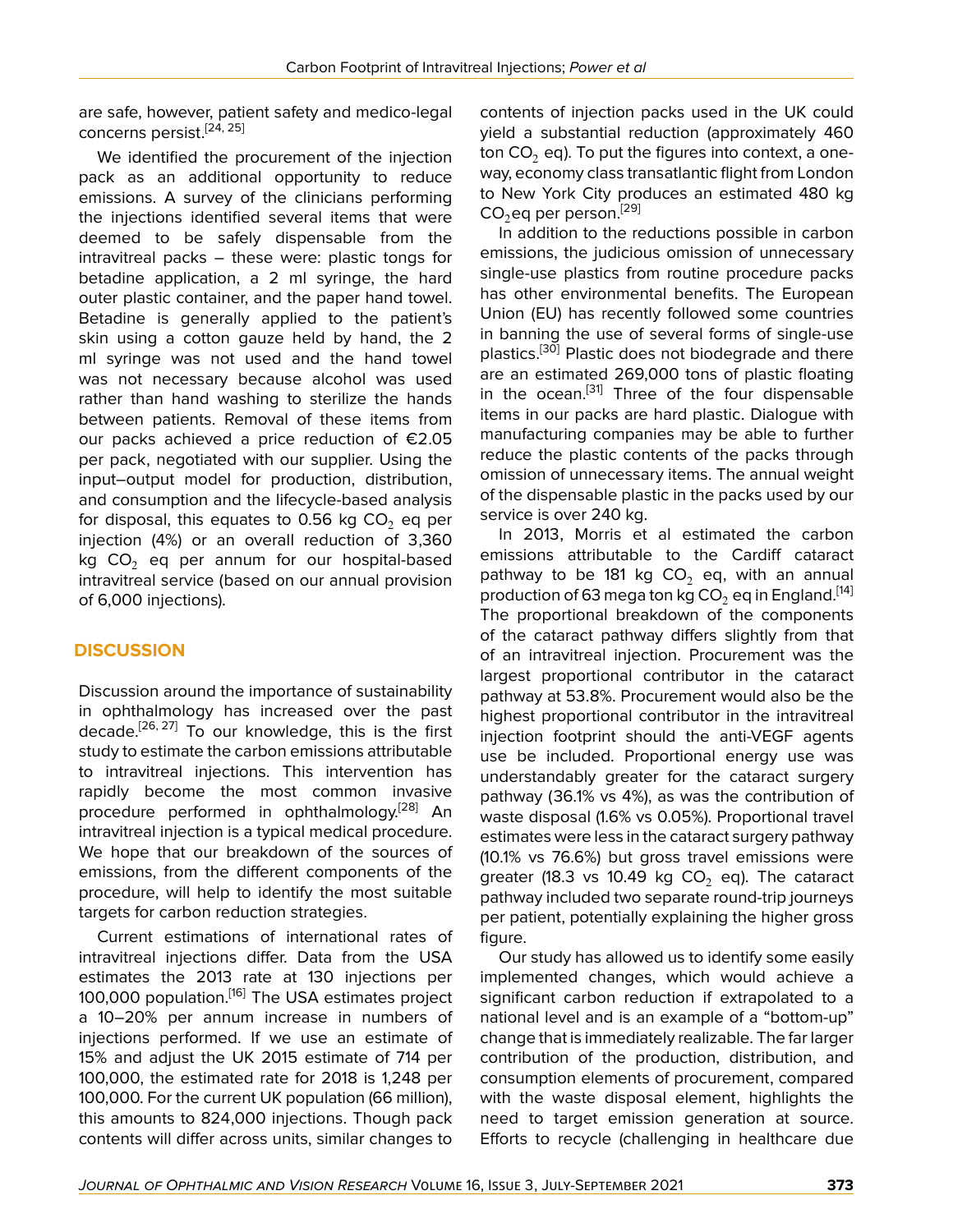to infection control concerns) and improve waste management are likely to be small in comparison. The omission of unnecessary items eliminates all of the emissions embedded in the procurement process of an item.

Our study has some limitations. As demonstrated by the comparison of cataract surgery and intravitreal injection, carbon estimation is, by its nature, variable. It is impossible to measure every direct and indirect contribution to these complex processes. Our boundaries exclude known and unknown sources of carbon emissions. Methodologies for carbon estimation are not designed with specific industries in mind and interpretations of models can differ. Patient travel estimates reflect the local geography and the boundaries of the studied catchment area; thus, variation is expected. Calculations relating to the production of materials (or the "procurement" component of this footprinting analysis) may under and overestimate emissions as the estimates are based on price alone. These estimates are based on production in broadly defined industries, not directly on ophthalmology. We recognize the limitations of our estimates based on input–output data but feel that they are sufficiently accurate to satisfy our aims.

Other studies have estimated the GHG production associated with the production of pharmaceutical agents. Parvatker et al recently performed a component LCA of several inhaled anesthetic agents using a chemical-engineering scale-up technique.<sup>[[32](#page-9-2)]</sup> This is a more accurate measure of the emissions associated with the simple production of a volume of a drug. It does not, however, consider the background emissions associated with research and development, marketing, etc. In addition, it is a technique, which is very complex to perform so it may be difficult for clinicians and non-specialists to replicate it.

If sustainability is a goal of the wider ophthalmology community, intravitreal injections, due to their exponential increases in volume, should be a prime target for such efforts. Despite some limitations, we feel our estimation is a good guide for the component breakdown of the carbon emission profile of an intravitreal injection. The calculation of a carbon footprint is clearly not necessary for every individual procedure. The results not always intuitive and analysis of a process can give us valuable insight into where to focus on reduction strategies. We echo Morris

et al in stressing the importance of focusing on procurement while again demonstrating the somewhat limited potential impact of waste recycling strategies.<sup>[[14\]](#page-8-10)</sup> In the future, the introduction of long-acting agents may reduce the number of injections performed.<sup>[\[33\]](#page-9-3)</sup> This represents the greatest potential to achieve large scale emissions reductions associated with intravitreal injections as it would tackle both procurement and travel associated emissions. Extensive carbon savings would be achievable, not to mention the obvious economic and service provision benefits.

For many clinicians, the large quantity of GHG produced by our health sector may seem outside of their direct control or responsibility. Nonetheless, clinicians should recognize that they can make simple changes that can have an immediate positive impact on carbon emissions. We must lead by example and address the harmful effects of mindless wastefulness in our daily practice. Sensible alterations to pack contents can have economic benefits, as well as lowering GHG production. These reductions can have a large overall impact when extrapolated to a service or even a national level. In addition to lowering GHG production, the reduction in singleuse plastics has other environmental benefits beyond the scope of this study. Pre-prepared packs are in widespread use for many minor procedures across healthcare, and our study may encourage other clinicians to make similar choices. We strongly advocate bottom-up interventions to drive an overall reduction in carbon emissions in ophthalmology and healthcare as a whole.

## **Acknowledgement**

The authors would like to thank Prof. Nick Holden, University College Dublin, School of Biosystems and Food Engineering for his help in advising us on our carbon footprinting methodology.

## **Financial Support and Sponsorship**

None.

## **Conflicts of Interest**

The authors declare no conflicts of interest.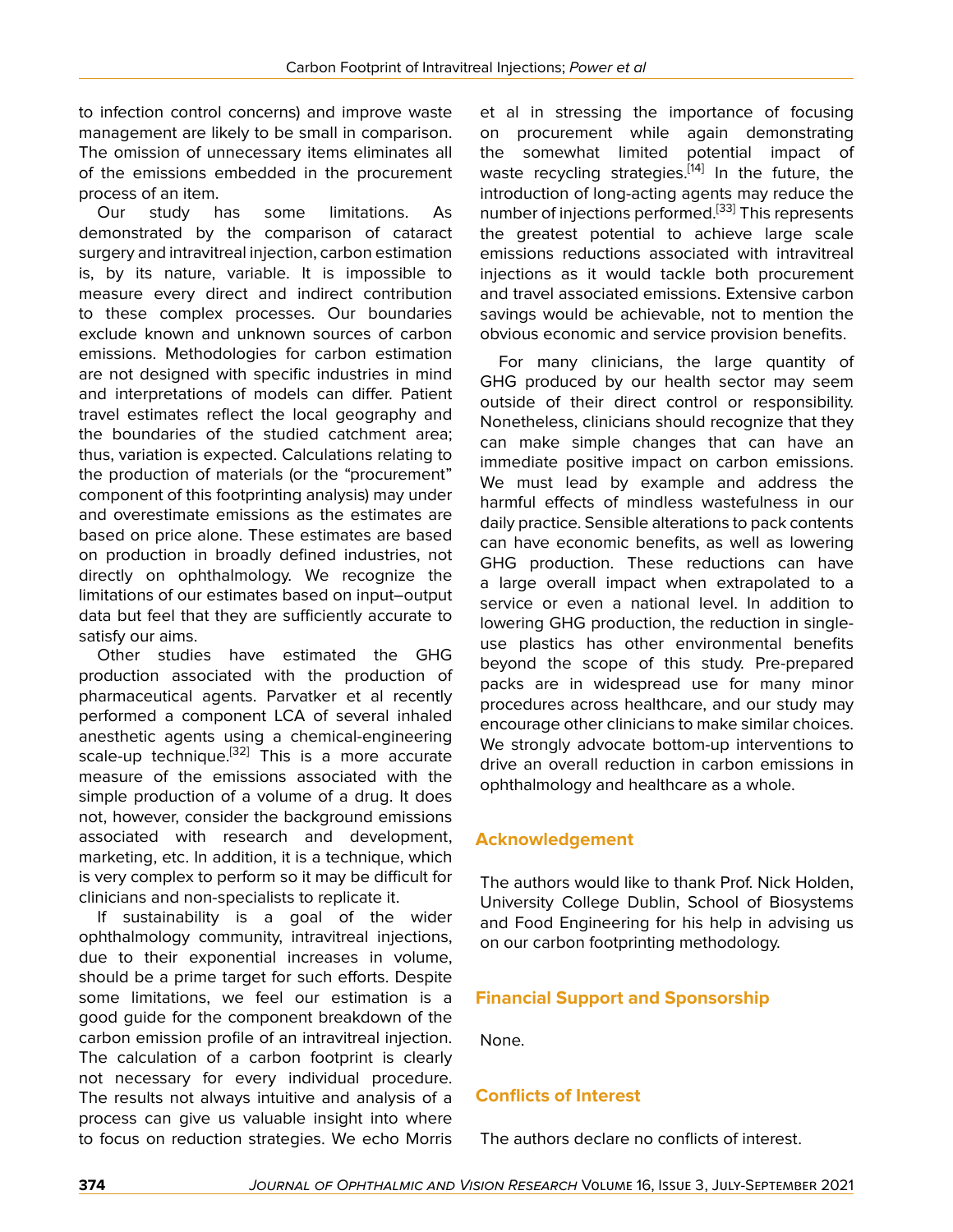## *REFERENCES*

- <span id="page-8-0"></span>1. Santer BD, Taylor KE, Wigley TML, Johns TC, Jones PD, Karoly DJ, et al. A search for human influences on the thermal structure of the atmosphere. *Nature* 1996;382:39– 46.
- 2. Hegerl G, von Storch H, Hasselmann K. Detecting greenhouse-gas-induced climate change with an optimal fingerprint method. *J Climate* 1996;9:2281–2306.
- 3. Ramaswamy V. Anthropogenic and Natural influences in the evolution of lower stratospheric cooling. *Science* 2006;311:1138–1141.
- <span id="page-8-1"></span>4. Santer B. Contributions of anthropogenic and natural forcing to recent tropopause height changes. *Science* 2003;301:479–483.
- <span id="page-8-2"></span>5. National Research Council. Surface temperature reconstructions for the last 2,000 years*.* Washington, DC: The National Academies Press; 2006.
- <span id="page-8-3"></span>6. Ravindranath N, Sathaye J. Climate change and developing countries. Dordrecht: Springer Netherlands; 2003.
- <span id="page-8-4"></span>7. United Nations Framework Convention on Climate Change. Kyoto protocol reference manual on accounting of emissions and assigned amount. UNFCCC; 2008 [cited 2020 February 10]. Available from: [https://unfccc.int/resource/docs/publications/](https://unfccc.int/resource/docs/publications/08_unfccc_kp_ref_manual.pdf) [08\\_unfccc\\_kp\\_ref\\_manual.pdf](https://unfccc.int/resource/docs/publications/08_unfccc_kp_ref_manual.pdf)
- <span id="page-8-5"></span>8. Sustainable Development Unit and UK National Health Service. Carbon footprint update for the NHS in London, England. London: NHS; 2015 [cited 2020 February 10]. Available from: [https://www.sduhealth.org.uk/policy](https://www.sduhealth.org.uk/policy-strategy/reporting/nhs-carbon-footprint.aspx)[strategy/reporting/nhs-carbon-footprint.aspx](https://www.sduhealth.org.uk/policy-strategy/reporting/nhs-carbon-footprint.aspx)
- <span id="page-8-6"></span>9. Eckelman MJ, Sherman J. Environmental impacts of the US 23. healthcare system and effects on public health. *PLoS One* 2016;11:e0157014.
- <span id="page-8-7"></span>10. NHS England Sustainable Development Commission. Carbon emissions: carbon footprinting study, London. London: NHS; 2008 [cited 2020 February 10]. Available from: [https://www.sduhealth.org.uk/policy-strategy/](https://www.sduhealth.org.uk/policy-strategy/reporting/nhs-carbon-footprint.aspx) [reporting/nhs-carbon-footprint.aspx](https://www.sduhealth.org.uk/policy-strategy/reporting/nhs-carbon-footprint.aspx)
- <span id="page-8-8"></span>11. Connor A, Lillywhite R, Cooke M. The carbon footprint of a renal service in the United Kingdom. *QJM* 2010;103:965– 975.
- 12. Connor A, Lillywhite R, Cooke M. The carbon footprints of home and in-center maintenance hemodialysis in the United Kingdom. *Hemodialysis Intl* 2011;15:39–51.
- <span id="page-8-9"></span>13. Zander A, Niggebrugge A, Pencheon D, Lyratzopoulos G. Changes in travel-related carbon emissions associated with modernization of services for patients with acute myocardial infarction: a case study. *J Public Health* 2010;33:272–279.
- <span id="page-8-10"></span>14. Morris D, Wright T, Somner J, Connor A. The carbon footprint of cataract surgery. *Eye* 2013;27:495–501.
- <span id="page-8-11"></span>15. NHS England Sustainable Development Unit. Carbon reduction strategy 2009, London. London: NHS; 2009 [cited 2020 February 10]. Available from: [https:](https://www.sduhealth.org.uk/policy-strategy/engagement-resources/nhs-carbon-reduction-strategy-2009.aspx) [//www.sduhealth.org.uk/policy-strategy/engagement](https://www.sduhealth.org.uk/policy-strategy/engagement-resources/nhs-carbon-reduction-strategy-2009.aspx)[resources/nhs-carbon-reduction-strategy-2009.aspx](https://www.sduhealth.org.uk/policy-strategy/engagement-resources/nhs-carbon-reduction-strategy-2009.aspx)
- <span id="page-8-12"></span>16. Williams GA. IVT injections: health policy implications. *Rev Ophthalmol* 2014 [cited 2020 February 10]. Available from: [http://www.reviewofophthalmology.com/content/d/](http://www.reviewofophthalmology.com/content/ d/retinal_insider/c/48732) [retinal\\_insider/c/48732](http://www.reviewofophthalmology.com/content/ d/retinal_insider/c/48732)
- <span id="page-8-13"></span>17. Hollingworth W, Jones T, Reeves B, Peto T. A longitudinal study to assess the frequency and cost of antivascular endothelial therapy, and inequalities in access, in England between 2005 and 2015. *BMJ Open* 2017;7:e018289.
- 18. DEFRA. Specification for the assessment of the lifecycle greenhouse gas emissions of goods and services. London: British Standards, Carbon Trust, PAS2050; 2011 [cited 2020 February 10]. Available from: [http://shop.bsigroup.](http://shop.bsigroup.com/upload/shop/download/pas/pas2050.pdf) [com/upload/shop/download/pas/pas2050.pdf](http://shop.bsigroup.com/upload/shop/download/pas/pas2050.pdf)
- <span id="page-8-14"></span>19. DEFRA. Guidelines to DEFRA/ DECC's GHG conversion factors for company reporting: Methodology Paper for Emission Factors. London: DEFRA; 2011 [cited 2020 February 10]. Available from: [https://assets.publishing.](https://assets.publishing.service.gov.uk/government/uploads/system/uploads/attachment_data/file/69314/pb13625-emission-factor-methodology-paper-110905.pdf) [service.gov.uk/government/uploads/system/uploads/](https://assets.publishing.service.gov.uk/government/uploads/system/uploads/attachment_data/file/69314/pb13625-emission-factor-methodology-paper-110905.pdf) [attachment\\_data/file/69314/pb13625-emission-factor](https://assets.publishing.service.gov.uk/government/uploads/system/uploads/attachment_data/file/69314/pb13625-emission-factor-methodology-paper-110905.pdf)[methodology-paper-110905.pdf](https://assets.publishing.service.gov.uk/government/uploads/system/uploads/attachment_data/file/69314/pb13625-emission-factor-methodology-paper-110905.pdf)
- <span id="page-8-15"></span>20. DEFRA. Greenhouse gas reporting: conversion factors 2018. London: DEFRA; 2018 [cited 2020 February 10]. Available from: [https://www.gov.uk/government/](https://www.gov.uk/government/collections/government-conversion-factors-for-company-reporting) [collections/government-conversion-factors-for](https://www.gov.uk/government/collections/government-conversion-factors-for-company-reporting)[company-reporting](https://www.gov.uk/government/collections/government-conversion-factors-for-company-reporting)
- <span id="page-8-16"></span>21. NHS. Estates return information collection, England, 2016– 17. England: NHS; 2017 [cited 2020 February 10].Available from: [https://digital.nhs.uk/data-and-information/](https://digital.nhs.uk/data-and-information/publications/statistical/estates-returns-information-collection/estates-return-information-collection-2016-17) [publications/statistical/estates-returns-information](https://digital.nhs.uk/data-and-information/publications/statistical/estates-returns-information-collection/estates-return-information-collection-2016-17)[collection/estates-return-information-collection-2016-17](https://digital.nhs.uk/data-and-information/publications/statistical/estates-returns-information-collection/estates-return-information-collection-2016-17)
- <span id="page-8-17"></span>22. Crawford RH, Bontinck P-A, Stephan A, Wiedmann T, Yu M. Hybrid life cycle inventory methods – a review. *J Clean Prod* 2018;172:1273–1288.
- <span id="page-8-18"></span>Suh S, Lenzen M, Treloar GJ, Hondo H, Horvath A, Huppes G, et al. System boundary selection in life-cycle inventories using hybrid approaches. *Environ Sci Technol* 2004;38:657–664.
- <span id="page-8-19"></span>24. Ruão M, Andreu-Fenoll M, Dolz-Marco R, Gallego-Pinazo R. Safety of bilateral same-day intravitreal injections of anti-vascular endothelial growth factor agents. *Clin Ophthalmol* 2017;11:299–302.
- <span id="page-8-20"></span>25. Juncal V, Francisconi C, Altomare F, Chow DR, Giavedoni LR, Muni RH, et al. Same-day bilateral intravitreal antivascular endothelial growth factor injections: experience of a large Canadian retina center. *Ophthalmologica* 2019;242:1–7.
- <span id="page-8-21"></span>26. Somner J, Connor A, Benjamin L. Eyes, economics and the environment: should green issues drive changes in ophthalmic care? –Yes. *Eye* 2010;24:1309–1311.
- <span id="page-8-22"></span>27. Somner J, Scott K, Morris D, Gaskell A, Sheperd I. Ophthalmology carbon footprint: something to be considered? *J Cataract Refract Surg* 2009;35:202–203.
- <span id="page-8-23"></span>28. Grzybowski A, Told R, Sacu S, Bandello F, Moisseiev E, Loewenstein A, et al. 2018 update on intravitreal injections: euretina expert consensus recommendations. *Ophthalmologica* 2018;239:181–193.
- <span id="page-8-24"></span>29. Carbon Footprint Ltd. Flight carbon footprint calculator [Internet]. Hampshire UK: Carbon Footprint Ltd. Available from: [https://calculator.carbonfootprint.com/calculator.](https://calculator.carbonfootprint.com/calculator.aspx?lang=en-GB&tab=3) [aspx?lang=en-GB&tab=3](https://calculator.carbonfootprint.com/calculator.aspx?lang=en-GB&tab=3)